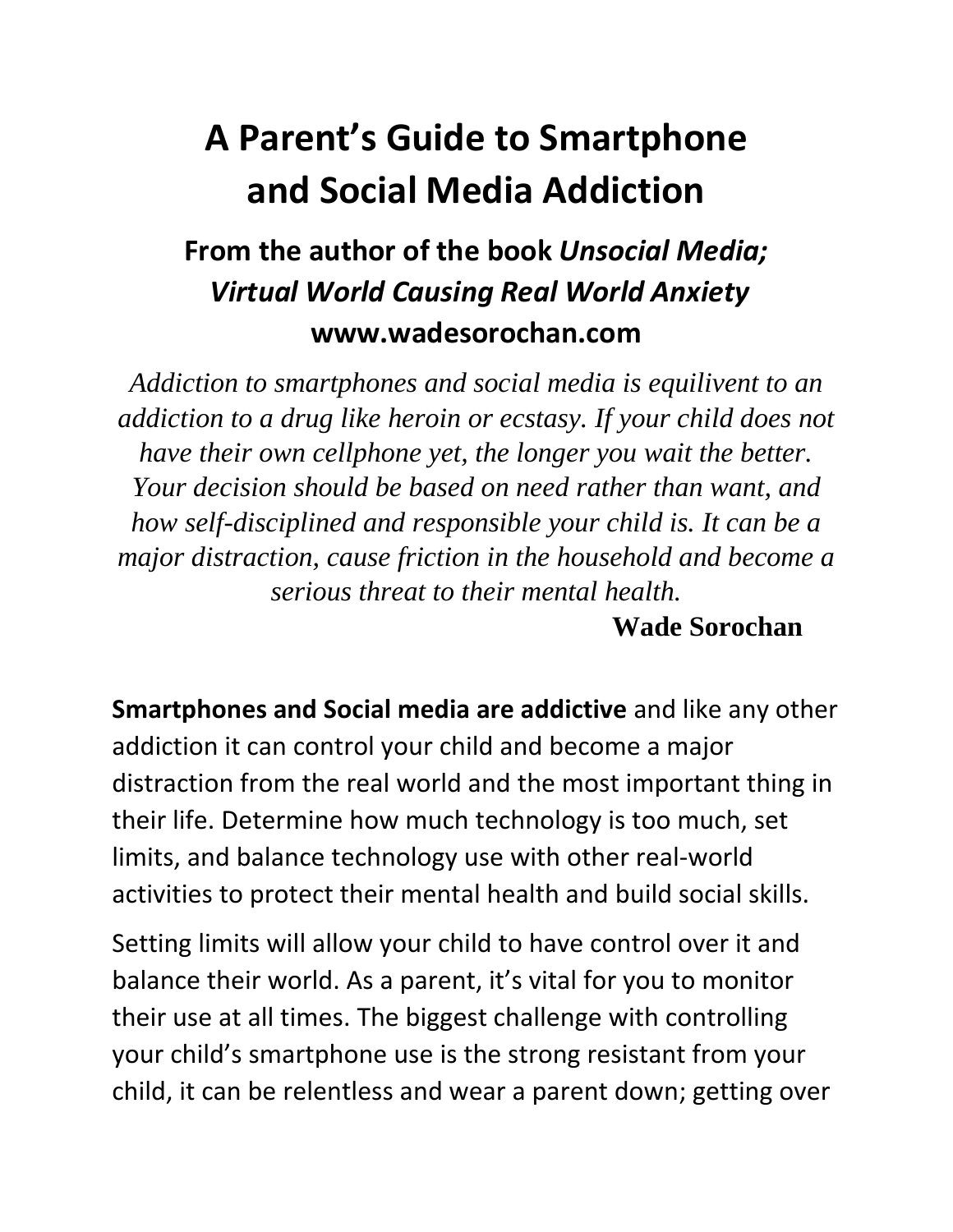the first hurdle is always the hardest. Don't give in to the addiction. Be vigilant and do what's best for their mental health--don't cave to peer or societal pressure. Your child *will*  resist, and you may experience guilt feelings about your child being "different" from their friends---but, do you want to do what's right, or what's popular? The decisions you make and rules you enforce today will empower your child and create a strong foundation for their future. You may also experience a strong dislike for your child at times due to their smartphone addiction. When they strongly resist and become argumentative and possibly disrespectful, turning your home into a "war zone," it's important for them to know that you dislike their *behaviour* but still love them as your child.

**TIP:** No devices when with others**:** dinner time should be family time. Family meals can create feelings of closeness, security and overall comfort. Researchers note that children tend to communicate more at the dinner table allowing parents a good opportunity to connect with their children. So, turn off any distractions like the TV and all cellphones. This will allow for all family members to share and connect. The same applies to going out for dinner, driving, bedtime or any social gathering. This will help all to be engaged in the moment.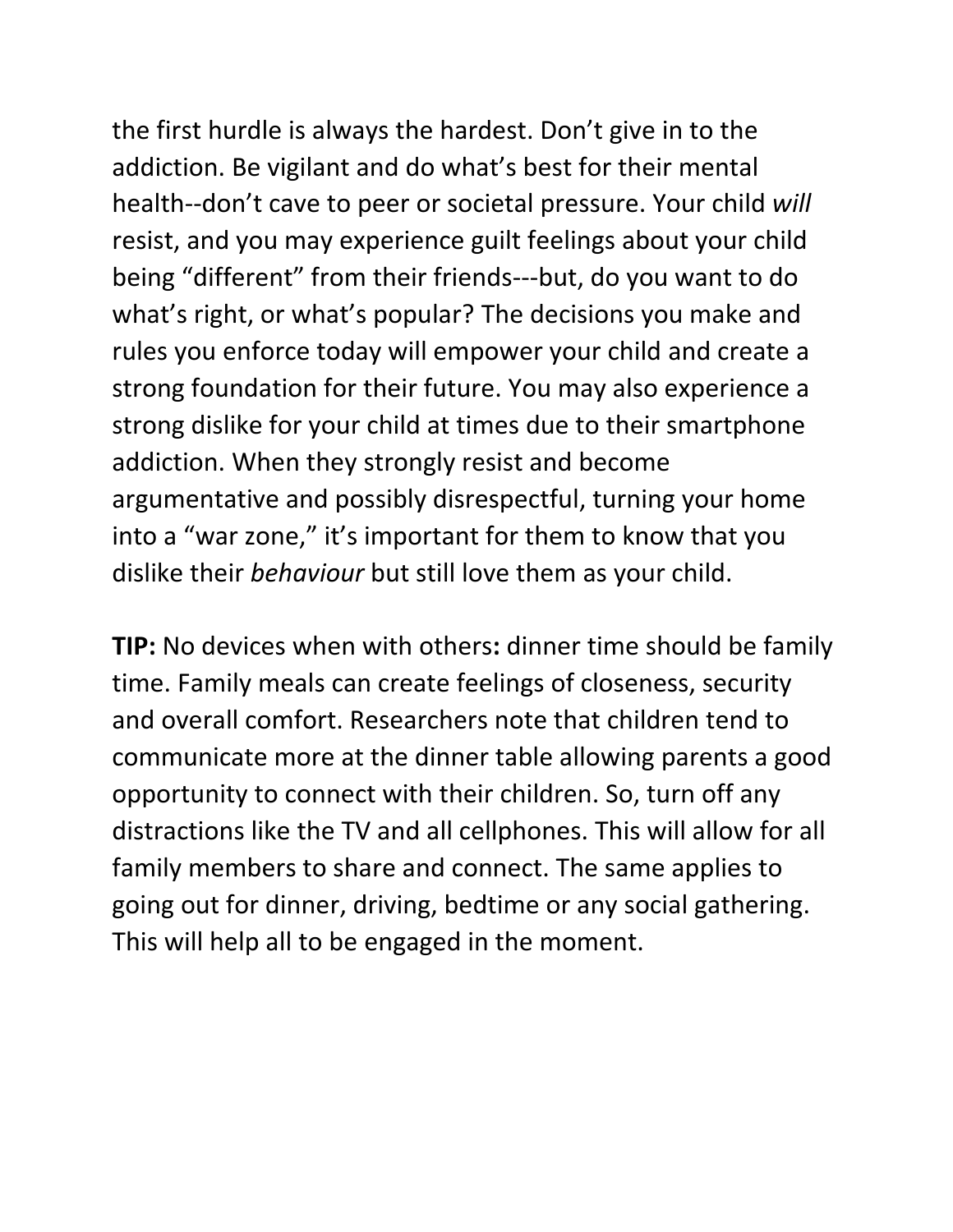**TIP:** For extreme smartphone and social media addiction, experts caution not to go cold turkey, a drastic or sudden reduction in technology use with a child can result in them feeling alienated from something that became an important purpose and meaning in their life. Allow online activity as a reward for real world family activity and responsibilities. Create an atmosphere that will entice your child to want to engage more in the real world than the virtual world. With any addiction, a person will not deal with it until they admit to being addicted. Most teens won't admit to being addicted, or if they do admit it, they don't take it seriously enough to take action to break the addiction. Here are some indicators that your child may be addicted:

**1.** Always having their phone in their hand.

**2.** Withdrawal feelings when they're unable to use their phone.

**3.** Feeling a sense of attachment to their phone as if nothing else matters more.

**4.** Obsessively checking for missed calls, emails, texts and responses to social media posts.

**5.** Built up anxiety when they don't receive an expected amount of responses to their social media posts.

**6**. Missing out on opportunities for face-to-face interactions.

**7**. Using their phone in inappropriate places

**8**. Unable to cutback on smartphone and social media use.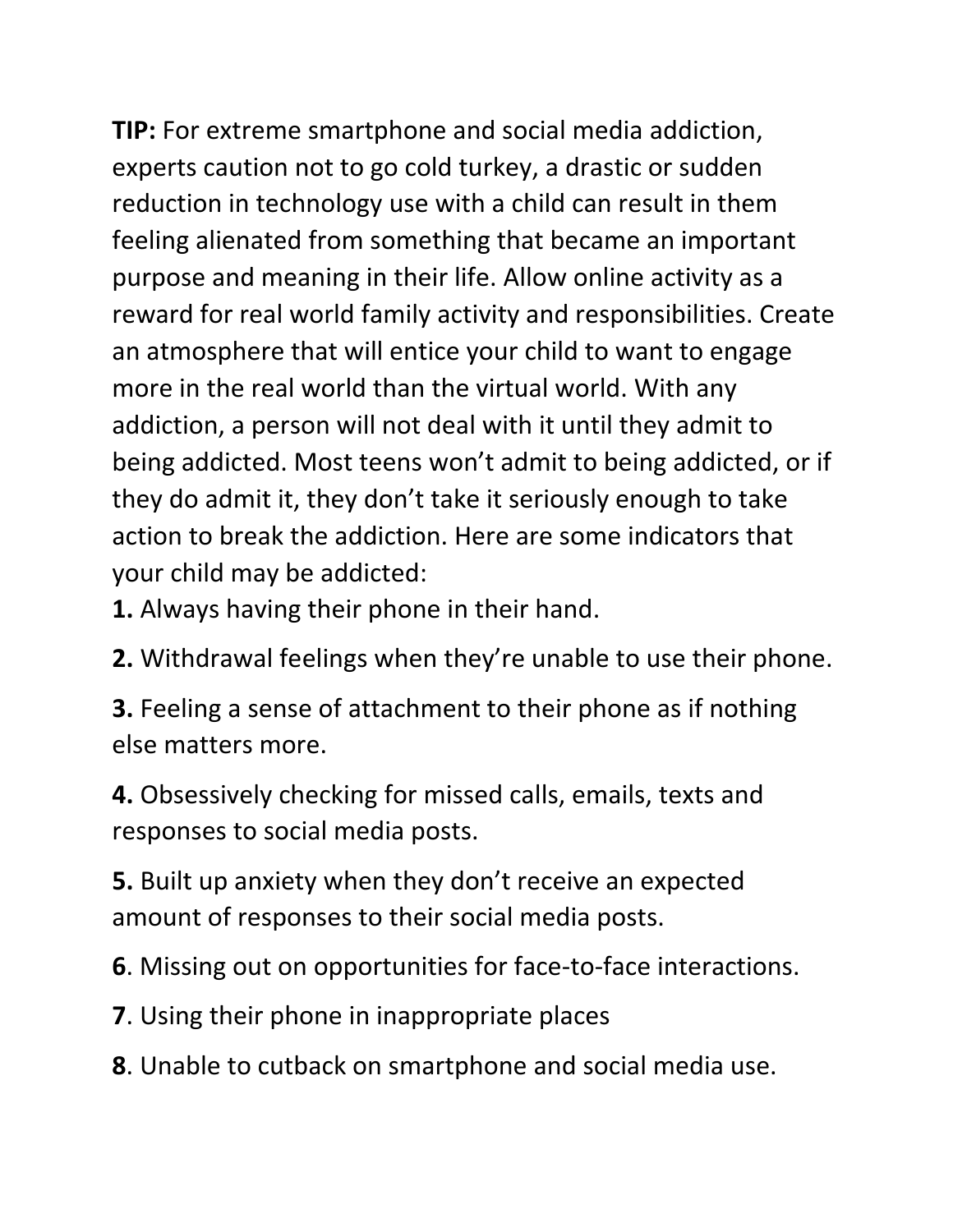**"Unsocial" Media; The effects of social isolation** have been studied for years, and evidence shows that when our need for social relationships is not met, it can affect us mentally and physically. It can increase symptoms of anxiety and depression and cause poor physical health. Social media leads to isolation which could lead to mental health issues due to the lack of social and emotional connections.

Everyone needs alone time; a time to gather your own thoughts without distraction—It's referred to as "*me time*." Before social media, "me time" for a teen usually involved reading a book, listening to music or writing in a diary while alone in their bedroom. Social media has now become the new "me time" for teens which is causing a serious imbalance in life and FOMO, fear of missing out. Social media is so addictive and consuming for teens that they don't even think about shutting it off to gather their *own* thoughts without distraction.

Allowing your child to have their own personal and emotional space is overall healthy for their development, but if your child is isolating themselves from the family on a regular basis to be on social media, that can cause serious mental health and family issues. If you're a parent who is constantly fighting with your child over their smartphone use and lack of interest in family engagement and activities, you have probably had to deal with your child saying *"I need my space, it's my room, get out!"* What if they said *"I need my drug fix, get out!"* How would you react? You wouldn't allow drug use in their